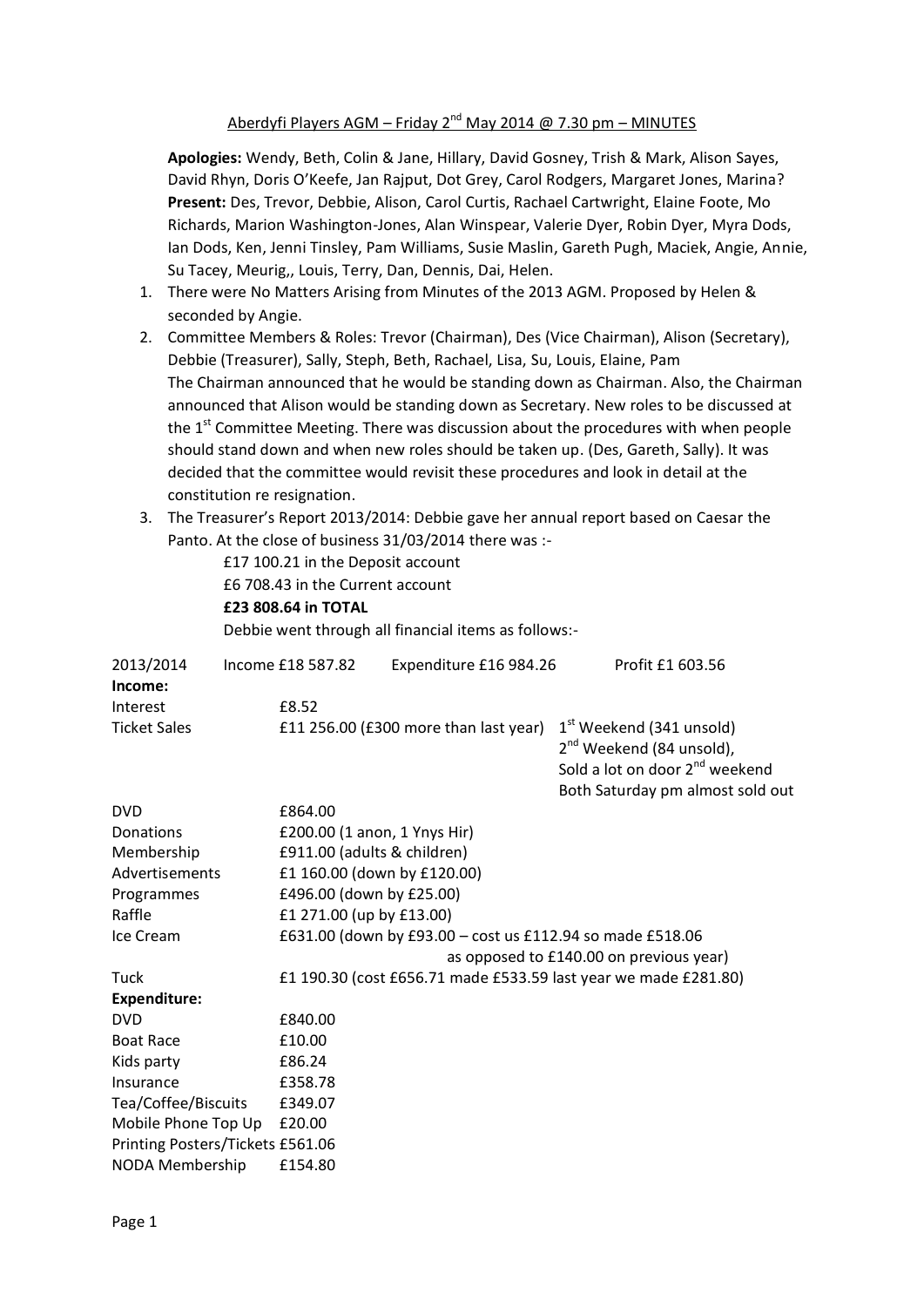| <b>Scripts</b>                 | £523.59                                 |
|--------------------------------|-----------------------------------------|
| <b>Banners</b>                 | £74.47                                  |
| Photos                         | £30.00                                  |
| Hire of Hall                   | £3 104.75                               |
| Donations (Schools x3)         | £300.00                                 |
| Donations (Youth Club) £100.00 |                                         |
| Donations (Toddlers)           | £50.00                                  |
| Programmes                     | £628.93                                 |
| Lighting                       | £203.07                                 |
| Sound                          | £1 787.52                               |
| Tuck                           | £656.71                                 |
| Ice Cream                      | £112.94                                 |
| Props                          | £3 102.10 (about same as previous year) |
| Costumes                       | £3 330.23 (about same as previous year) |

Questions raised from Treasurer's Report were:Des: Nice to see a surplus, but why were there savings on tuck & printing? Debbie: In-house printing of programmes made a saving. Pop corn and slush puppy drinks were new this year and sold out. Angie: The new Sound desk this year is shared asset between Aberdyfi Players and the Neuadd Dyfi, concerns over it being used outside of Neuadd Dyfi – insurance issues if kit used elsewhere. The Chairman thanked Debbie for her report.

4. The Chairman's Report

Well I think you will all agree that it has been a great year again for the Players and this time it seems to have been a year of Firsts you will see what I mean.

The first First came about ten months ago when we took part in the raft race during Lifeboat week and, thanks to master raft builder Des, a skilful and mighty crew and a scintillating run by Usain Hiatt we managed to win first prize and on the first attempt aswell. Mind you we did ride our luck a bit, if we had had to paddle for another ten metres we probably would have sunk with all hands. Are we going to have another go this year to try and retain the trophy, I hope so.

The next First is of course the Panto and it really was the first performance of Caesar anywhere and as we have heard from Limelight scripts we did a really good job. Personally I think it is the funniest show we have ever done and there was a standing ovation, another first.

It was heartening to see so many first timers on the stage although I'm not convinced that Ed has never done it before after his wonderfully over the top Basildon. Everyone really worked on their characters very hard each giving 100% or in Jan's case 120% and of course this is down to the fantastic work of our directors Su and Angie, a formidable pair of ladies I think you will agree who know what they want and how to get it, they even got the better of Des on occasion, no mean feat!

We also had some big shoes to fill this year, Brian and family decided to retire from Panto we knew this time would come eventually but the new sound team of Terry, Colin and Jane filled those shoes and eased into their role like real pros. A couple of hours tuition with Tim Mole and Des was all they needed to find their way around the sound system and speaking as stage manager I realised after a couple of rehearsals that we had nothing to worry about, there were a few stray farts but hey so what? what's a few stray farts between friends? A big well done and thanks to them.

Lisa took on the task of musical director and, as we all knew she would she used all her musicianship and experience to get the best from the band, the chorus and the children. I have to say that every performance of Ar lan y mor did bring a lump to my throat, those harmonies – wow. Let's not forget her acting debut either, another first.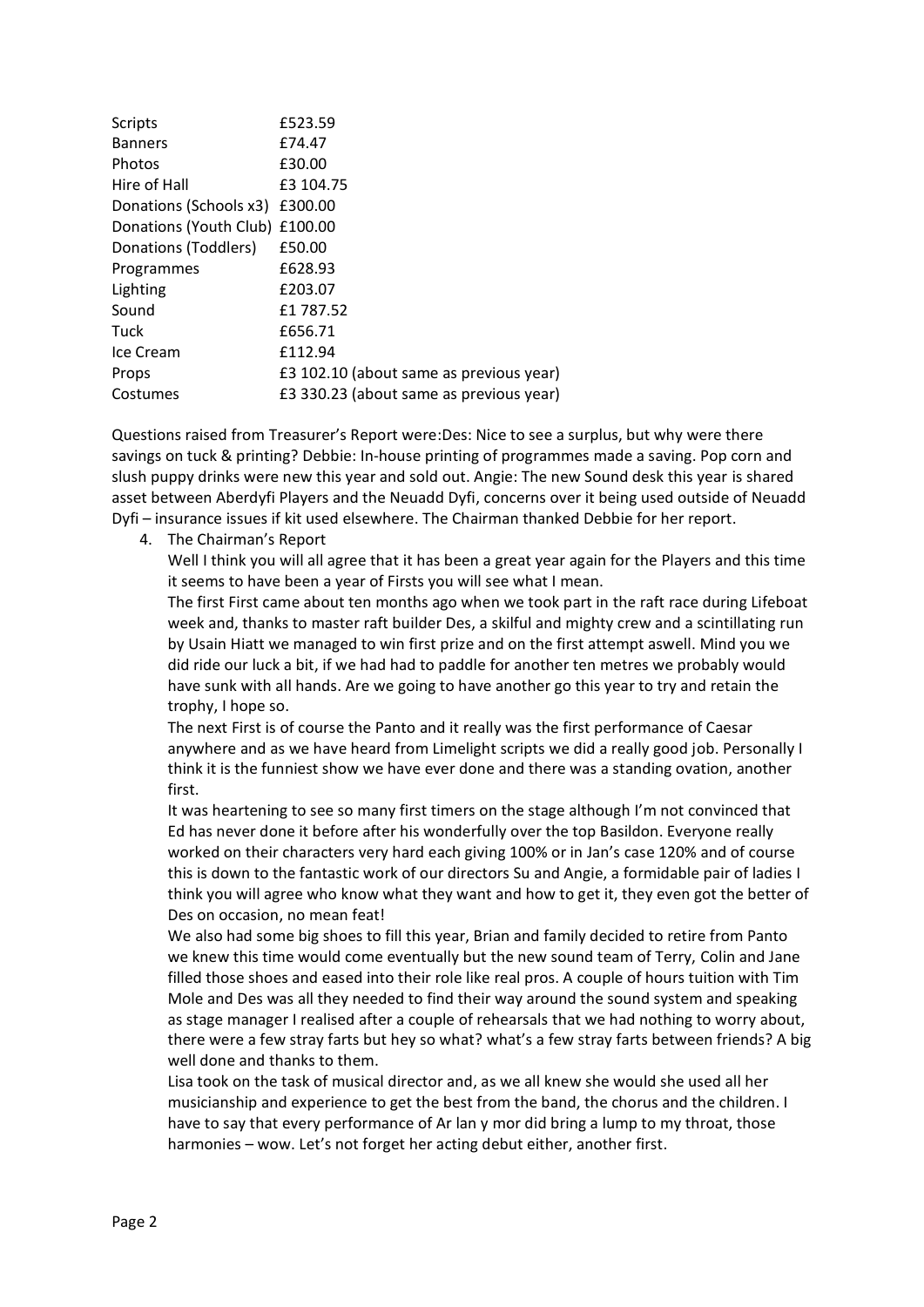There are so many people who contribute to the show and to name them all would take far too long but I think we all know how well we all did the only problem is that in the tradition of the Players we have to do better next year.

I hope the DVD screening becomes a regular occurrence it was an inspired idea and a great success so thanks to all involved in arranging it and setting it all up it was a really great evening. By the way Des that was the first time that I saw the boat in action from the front, I wasn't sure about it when I saw the prototype but when I saw it gliding across the stage from the audience viewpoint I was really impressed. If only they could have seen the chaos in the wings trying to get the thing off!

So that was the panto which brings me to the last first as it were and this was first prize in the village quiz, well done everybody involved including the cheerleaders and supporters. As you know I am standing down as chairman and I would like to wish whoever takes over all the best and thanks for your support over the last year, a short innings I know but I feel that the Players need someone younger and with fresh ideas to take us forward. I get the feeling that things are going to get better and better for the Players in the coming years I mean look at the number of firsts we had in this one year alone. Thank you very much.

5. Matters arising from 'Caesar': Des: No agreed Photo policy caused a problem with the video team this year. Need to have a robust policy in place that everyone understands before next year. The 1<sup>st</sup> Committee Meeting will discuss this within the constitution. Val: What is it all about? Des: Photos on stage, backstage, during performances by audience and photos going on social media etc. Annie: It would be nice to make a video diary of The Backstage crew during their work. Mike: The problem is that principals encourage photos with people after the show. Jane: NODA and touring theatres have national policies. Des/Trevor: Yes we have it but we need to tailor it to our own. Angie: Ticket Prices should go up so that Friday nights are cheaper than Saturday nights. Louis/Dan: Vary seat prices as to location in the auditorium as well. Debbie: Go with the majority. Su T: Up price on last performance. Angie: Up the price on both Saturday performances. Helen: Are we covering costs? Are we out to make money? People travel for the weekend and that costs so you could end up pricing yourself out of the market. Des: I have mixed feelings but there are different strategies. Angie: But the hall was empty the first Saturday – maybe need to be cheaper first weekend? Su T: Title of Panto may have effect on numbers. Next year the Panto will be "Ali Ba Ba and the Raiders of the Lost Pyramid" a title more people will be used to. Dan: Make tickets £1 more then use extra £1 to sell the tickets online as it is difficult to sell tickets in shops locally to a global audience. Angie/Su T: £7.50 Adults £3.50 Child. Debbie: we are a village Panto and I would be happy to pass over the reins to someone else to make it more high tech. Elaine: I agree with Helen, if wheel ain't broken then don't fix it. Rachael: We increased membership to cover tea/coffee/biscuits & insurance. Sally: It is not to do with the money but I think of how the actors must feel acting to a ½ empty hall. Increasing numbers creates atmosphere. Jane: Having no railway at that time this year was not helpful. John: We have always made a loss on the matinee in the past. Debbie: There are lots of new groups coming now to the matinees, brownies, WI – Barmouth, Bowling Club of Machynlleth, The Trefeddian Hotel were not so many this year, Dolgellau Brownies. We need to sell more tickets for  $1<sup>st</sup>$  night and  $2<sup>nd</sup>$  Friday. This year the  $1<sup>st</sup>$  Saturday night was low on numbers and it could also be to do with dates and when people get paid. I think we should keep the prices the same £7.00 Adult & £3.00 Child. Val: Could we approach the new cinema to advertise for us. All: Need to address marketing, Cambrian News, Timing of adverts, More colourful posters. Jane: The BBC to "squirts" which are Free adverts on spare air time. Angie: I think Val's suggestion is good, in-house advert (clip or show) in the adverts at the cinema. Mike: should we consider extending adverts to \Dolgellau and Machynlleth. We already do that. Trevor: new members need to see Beth who knows about the stock of sweatshirts/fleeces.